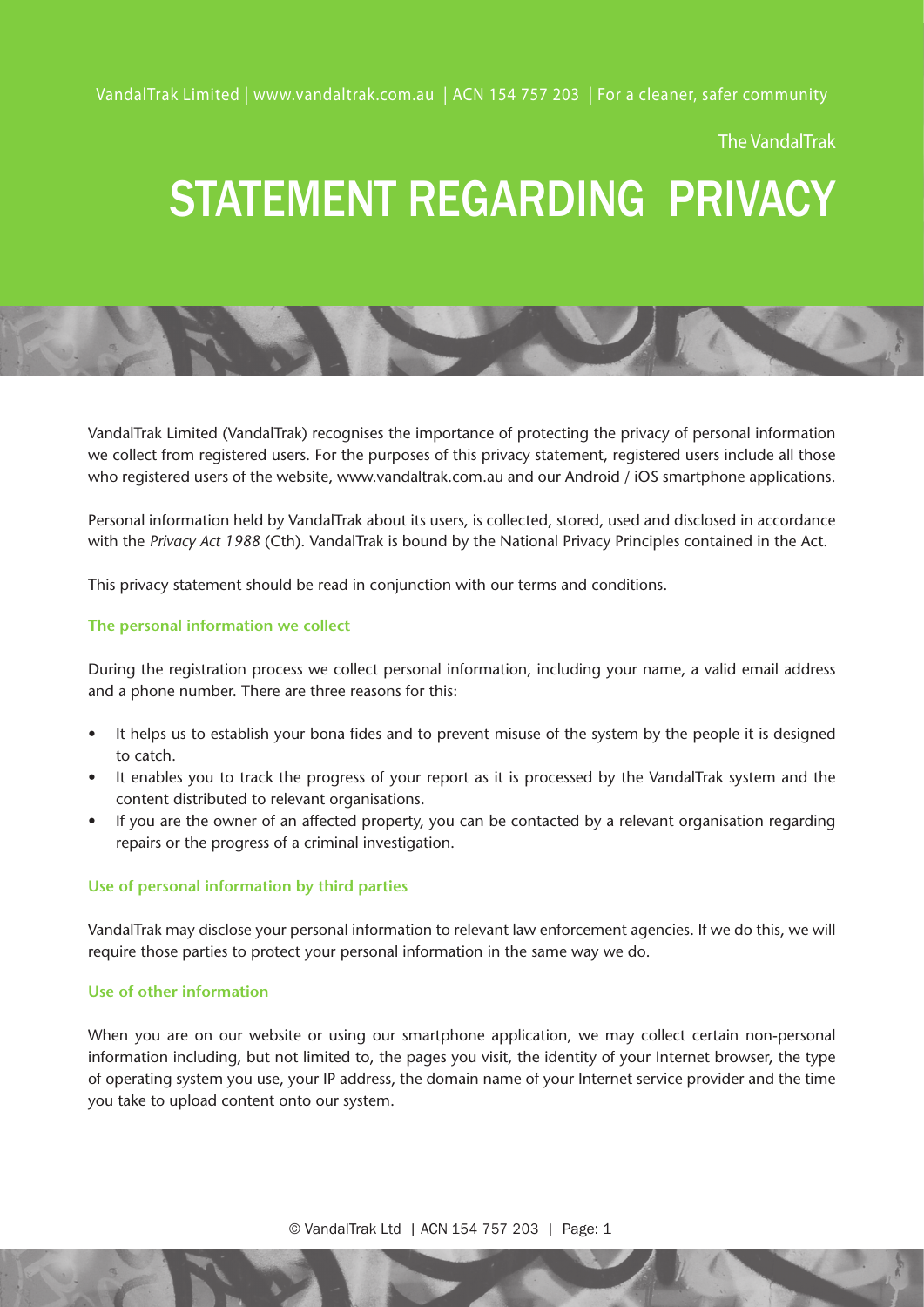We use that information to improve the VandalTrak system. Statistical compilation and analysis of information may also be used by VandalTrak as a summary report for marketing, advertising or research purposes.

At any time you may contact us regarding our use of personal information.

#### **Security**

VandalTrak works diligently to ensure the security, integrity and privacy of all personally identifiable information of our users. However, no data transmission by you, particularly from wireless hot-spots, can be guaranteed to be totally secure.

#### **Access to personal information**

You have a right to access most personal information we hold about you and if we deny access in some circumstances we will tell you why. To request access, please contact us as set out at the end of this document.

#### **Public information**

Nothing in this privacy statement relates to personal information you post onto a social media site, bulletin board or chat room.

#### **Cookies**

Cookies are data that a web site transfers to your hard drive for record-keeping purposes. They allow us to track usage patterns and to compile data that can help us improve the VandalTrak system. If you do not want information collected in this way, then you can change the preferences on your web browser.

#### **Online links to third party and co-branded sites**

VandalTrak is not responsible for the content or practices of web sites operated by third parties that link to our site. These links are meant to help users find and visit our site.

#### **Miscellaneous cautions**

Remember to log-off and close your browser when you have finished using VandalTrak. This is to ensure that others cannot access your personal information if you share a computer with someone else or are using a computer in a public place.

Our terms and conditions state that you are responsible for the security of your password.

#### **For further information**

Please contact us to ask for access to your personal information or if you have a complaint concerning your information privacy or if you would like more information about our approach to privacy.

**Email: support@vandaltrak.com.au Post: VandalTrak Limited, PO Box 3245, Rouse Hill NSW 2155**